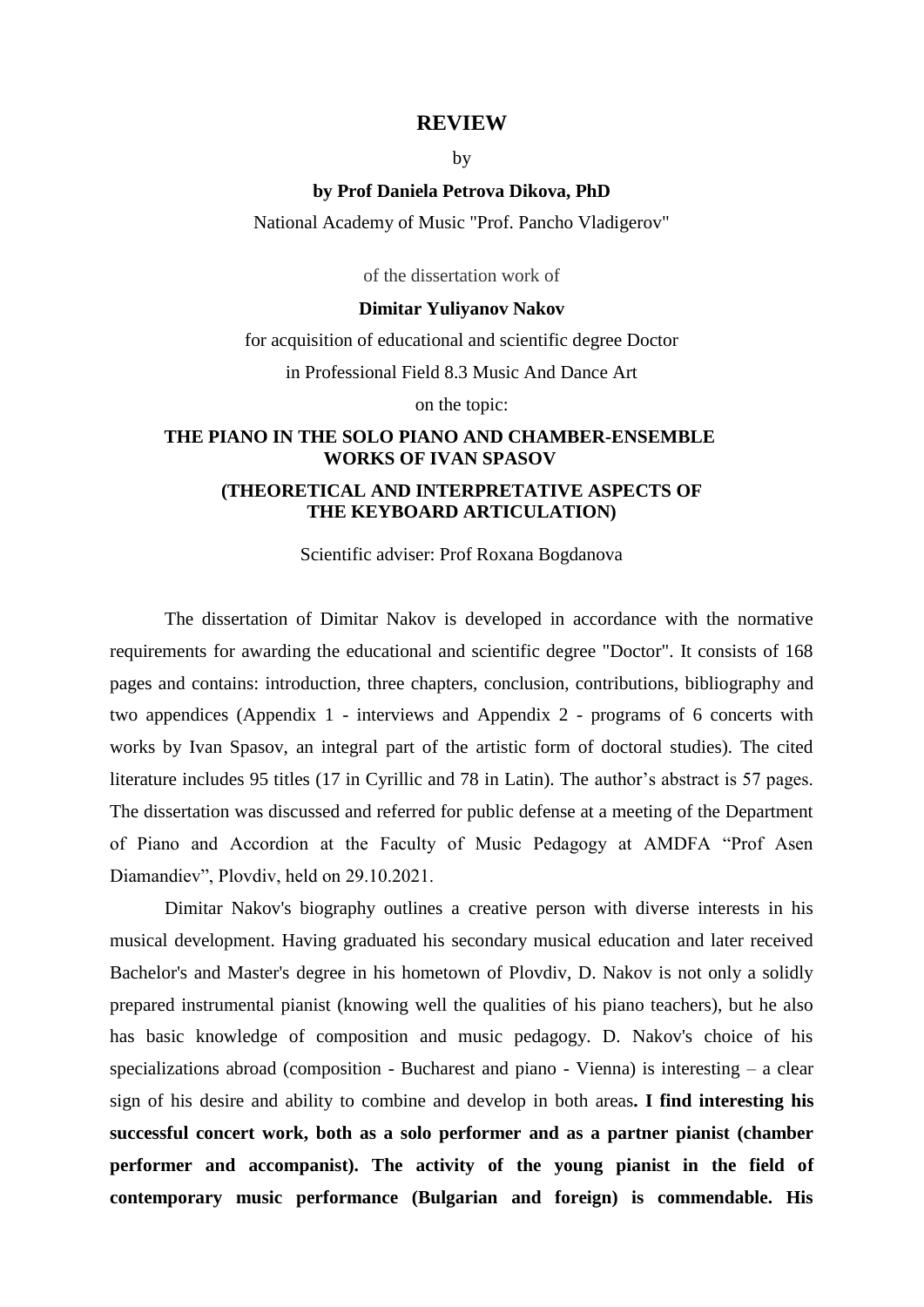# **biography speaks of a person with excellent upbringing, high intellectual abilities and indicates a disciplined ability to work.**

My comments on the dissertation will be breif:

In the **introduction** D. Nakov clearly describes the **subject** of research: "Piano articulation in the solo piano and chamber ensemble of Ivan Spasov, and the specific ways of writing it and the **object**: his research is on the works performed in six concerts, including all solo piano and most of the chamber piano works, as well as some of the songs for soprano and piano by Ivan Spasov."

The **objectives of the study** are clearly defined:

- emphasizing the role and importance of keyboard articulation in the artistic interpretation of the works of Ivan Spasov.
- theoretical clarification and synthesized generalization of the articulation in the musical text, based on the established world scientific experience.
- formation of a personal position in the interpretation of the means of articulation in I. Spasov, on the basis of the performing experience acquired during the concerts.
- identification of important aspects in the technical part of the performance of the piano articulation.

The **tasks** required to achieve the objectives of the research are defined:

- formal structural analysis of all performed works of I. Spasov and consideration of some features of the musical elements.
- theoretical argumentation of the main types of articulation legato, non-legato, staccato.
- analysis of the different types of articulation from an interpretive and technical point of view. Indications spelling in the notation of I. Spasov. Visualization of the analyzes with attached musical examples.
- the interrelation of articulation with other musical elements.
- caesuras as an articulatory tool and a way to structure musical thought.

Empirical and analytical methods were used to reach the conclusions of the study.

**I appreciate the decision of D. Nakov "for specificity and maximum focus on the research topic. As a result, the dissertation does not contain biographical information about the composer, nor notes on the reflection of his life in his music".**

**First chapter – "Formal-structural analysis of works for piano and chamber ensembles by Ivan Spasov. Some features of the means of expression"** contains brief information about the history of the works and analysis of their musical and structural elements, means of expression and compositional techniques. It describes the essence and the main characteristics of the researched works in four genre directions, arranged in chronological order: works for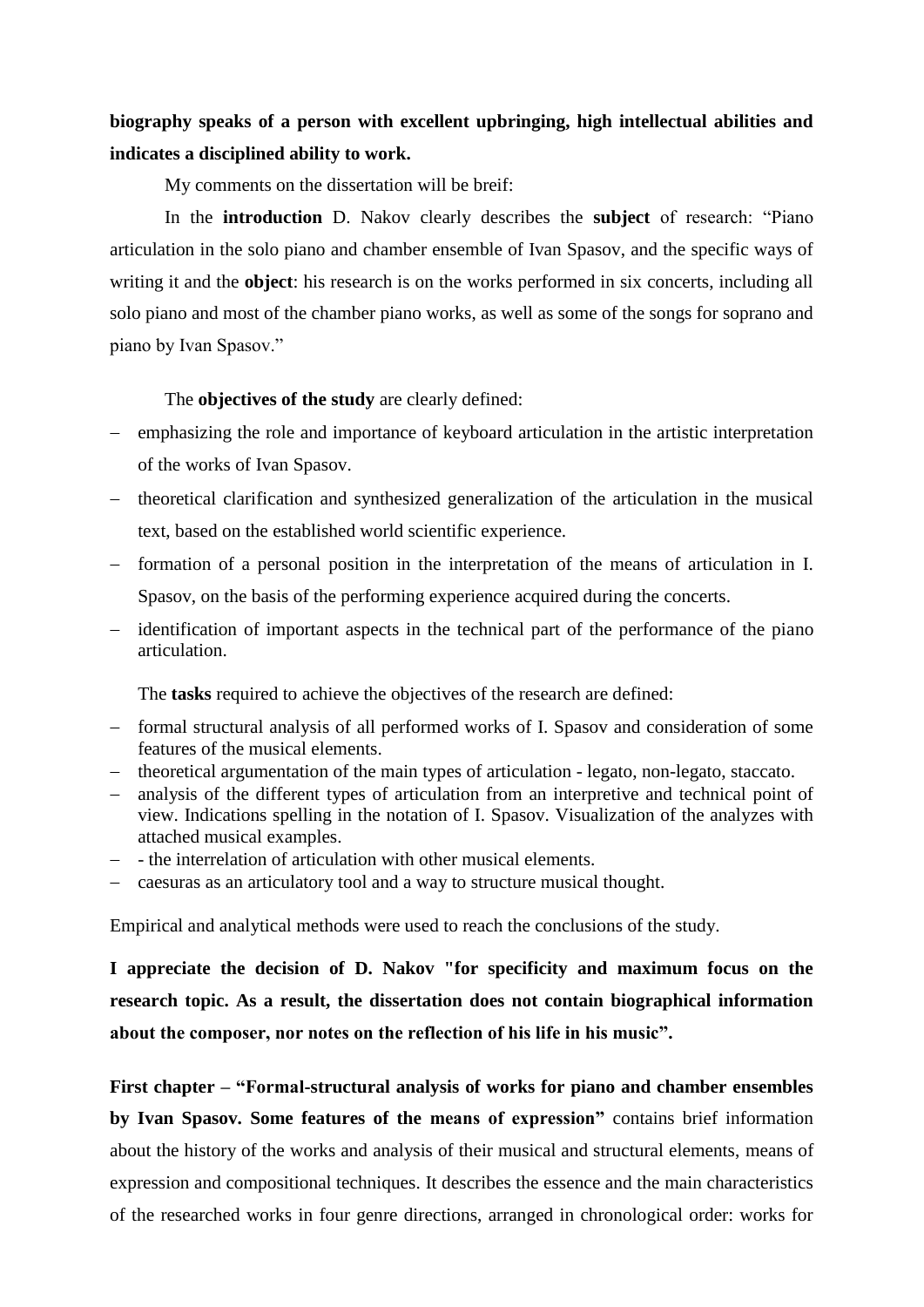solo piano, concerto for piano and orchestra, chamber music and songs for soprano and piano. The musical analyses help to understand the conclusions made in the next two chapters regarding articulation techniques developed entirely from the point of view of a performer. **The text of this chapter benefits from the fact of a personally planned, prepared and experienced complete rehearsal process with a concert presentation to the public, with an analysis of joint performance sensations and good theoretical music and composition training**.

**The second chapter**, *Keyboard articulation in the music of Ivan Spasov and its basic forms,* has **contributions**. It clarifies in detail the concept of articulation, as the analyses are based on the knowledge of various sources on the subject from the 18th century to the present day**. D. Nakov's young age is not an obstacle and he skillfully and comprehensively describes the technical ways of its instrumental realization in the form of a key touch.** He traces the characteristic features and main problems of the piano articulation in the works of I. Spasov. The author also offers interpretative solutions, and they are illustrated with examples of musical texts for the different aspects of the keyboard articulation.

**The third chapter,** *Relationships of piano articulation with other musical elements*, outlines the theoretical and practical interaction of articulation with accentuation, caesura, dynamics. It also studies some specific interpretive problems related to the implementation of clusters.

The **conclusion** describes in detail the work done on the broad and complex topic of piano articulation and the amount of the analyzed work, and outlines the unexplored important aspects of performance in the works of Ivan Spasov – issues related to building the temporal organization of the musical material, ways of interpreting and understanding the notation characteristic of the composer, with the attitude of the performer to the rhythm, to the pedaling, the dynamics and the morphology.

I agree with the indisputable contributions of the dissertation work, well presented in two separate groups: theoretical (6) and executive (4). I would like to add my respect for the hard work of the young pianist D. Nakov, his admirable stage behavior. I admire his dedication to contemporary Bulgarian music and his purposeful interest in the valuable piano music of the icon Ivan Spasov! In his work I find a convincing claim that he has formed musical qualities (theoretical and performing) and is constantly developing what he has achieved with the support of his renowned teachers. The language in which the study is written speaks of a